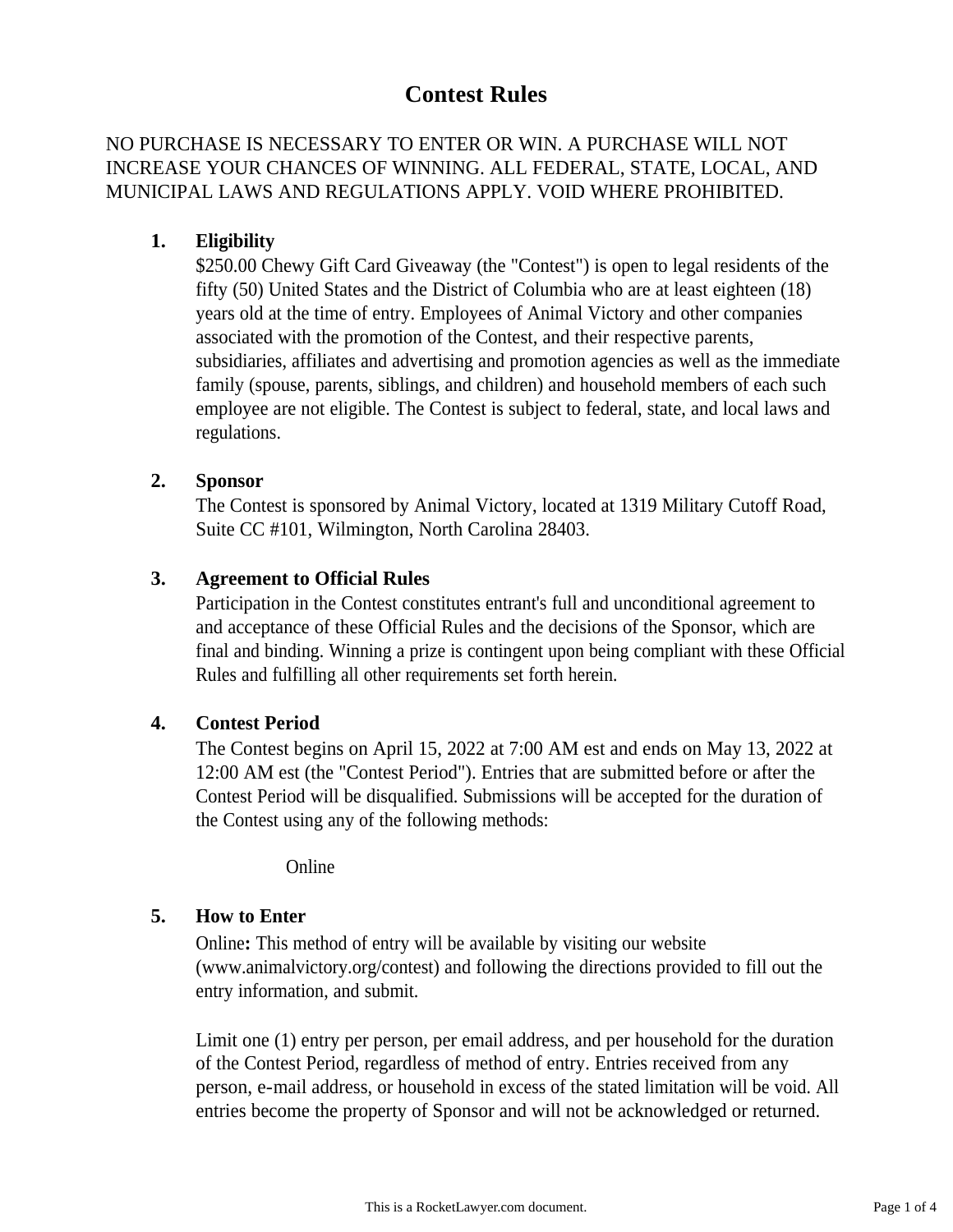#### **6. PrizeDrawing**

On or about May 16, 2022, the Sponsor will select potential winners in a random drawing from among all eligible entries received. The odds of being selected depend on the number of entries received. The Sponsor will attempt to notify the potential winner via telephone or email on or about May 16, 2022. If the potential winner cannot be contacted within five (5) days after the date of the first attempt to contact him/her, the Sponsor may select an alternate potential winner in his/her place at random from the remaining non-winning, eligible entries.

#### **7. Winner Notification**

The potential winners will be notified by email, mail or phone. Each potential Grand and First Prize winner (parent/legal guardian if a minor in his/her state of residence) will be required to complete, electronically sign and submit a Declaration of Compliance within five (5) days of the date notice or attempted notice is sent, in order to claim his/her prize. If a potential winner cannot be contacted, or fails to submit the Declaration of Compliance within the required time period (if applicable), or prize is returned as undeliverable, potential winner forfeits prize. If the potential winner is at least 18 but still considered a minor in his/her jurisdiction of residence, Sponsor reserves the right to award the prize in the name of his/her parent or legal guardian, who will be required to sign the Declaration of Compliance on the potential winners behalf and fulfill any other requirements imposed on winner set forth herein. Potential winners must continue to comply with all terms and conditions of these Official Rules, and winning is contingent upon fulfilling all requirements. In the event that a potential winner is disqualified for any reason, Sponsor will award the applicable prize to an alternate winner by random drawing from among all remaining eligible entries. Only three (3) alternate drawings will be held, after which the prize will remain un-awarded. Prizes will be fulfilled approximately 8-10 weeks after the conclusion of the Contest.

#### **8. Prizes**

\$250.00 Gift Card from Chewy

## **9. General Conditions**

In the event that the operation, security, or administration of the Contest is impaired in any way for any reason, including, but not limited to fraud, virus, bug, worm, unauthorized human intervention or other technical problem, or in the event the Contest is unable to run as planned for any other reason, as determined by Sponsor in its sole discretion, the Sponsor may, in its sole discretion, either (a) suspend the Contest to address the impairment and then resume the Contest in a manner that best conforms to the spirit of these Official Rules or (b) terminate the Contest and, in the event of termination, award the prize at random from among the eligible, non-suspect entries received up to the time of the impairment. The Sponsor reserves the right in its sole discretion to disqualify any individual it finds to be tampering with the entry process or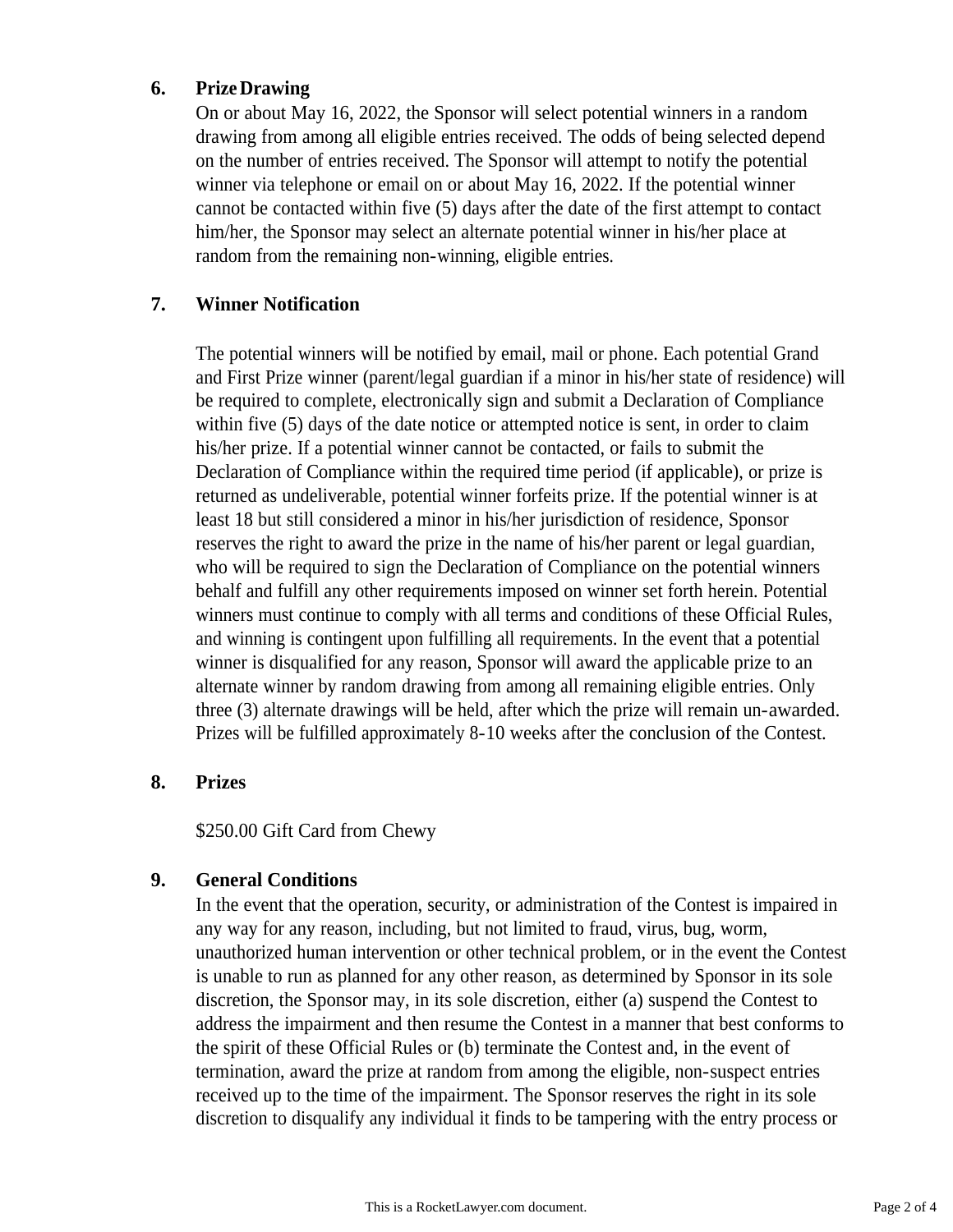the operation of the Contest or to be acting in violation of these Official Rules or in an unsportsmanlike or disruptive manner. Any attempt by any person to damage the website or undermine the legitimate operation of the Contest may be a violation of criminal and civil law, and, should such an attempt be made, the Sponsor reserves the right to seek damages (including attorney's fees) and any other remedies from any such person to the fullest extent permitted by law. Failure by the Sponsor to enforce any provision of these Official Rules shall not constitute a waiver of that provision.

#### **10. Release and Limitations of Liability**

By participating in the Contest, entrants agree to release and hold harmless the Sponsor, and each of their respective parents, subsidiaries, affiliates, advertising and promotion agencies, other companies associated with the Contest, and each of their respective officers, directors, employees, shareholders, representatives, and agents (the Released Parties) from and against any claim or cause of action arising out of participation in the Contest or receipt or use of the prize (including any travel or activity related thereto), including, but not limited to: (a) any technical errors associated with the Contest, including lost, interrupted or unavailable Internet Service Provider (ISP), network, server, wireless service provider, or other connections, availability or accessibility or miscommunications or failed computer, satellite, telephone, cellular tower or cable transmissions, lines, or technical failure or jumbled, scrambled, delayed, or misdirected transmissions or computer hardware or software malfunctions, failures or difficulties; (b) unauthorized human intervention in the Contest; (c) mechanical, network, electronic, computer, human, printing or typographical errors; (d) application downloads, (e) any other errors or problems in connection with the Contest, including, without limitation, errors that may occur in the administration of the Contest, the announcement of the winner, the cancellation or postponement of the event and/or the flyover, if applicable, the incorrect downloading of the application, the processing of entries application downloads or in any Contest-related materials; or (f) injury, death, losses or damages of any kind, to persons or property which may be caused, directly or indirectly, in whole or in part, from entrants participation in the Contest or acceptance, receipt or misuse of the prize (including any travel or activity related thereto). Entrant further agrees that in any cause of action, the Released Parties liability will be limited to the cost of entering and participating in the Contest, and in no event shall the entrant be entitled to receive attorney's fees. Released Parties are also not responsible for any incorrect or inaccurate information, whether caused by site users, tampering, hacking, or by any equipment or programming associated with or utilized in the Contest. Entrant waives the right to claim any damages whatsoever, including, but not limited to, punitive, consequential, direct, or indirect damages.

#### **11. Disputes**

Except where prohibited, each entrant agrees that any and all disputes, claims and causes of action arising out of, or connected with, the Contest or any prize awarded shall be resolved individually, without resort to any form of class action, and exclusively by the appropriate court located in North Carolina. All issues and questions concerning the construction, validity, interpretation and enforceability of